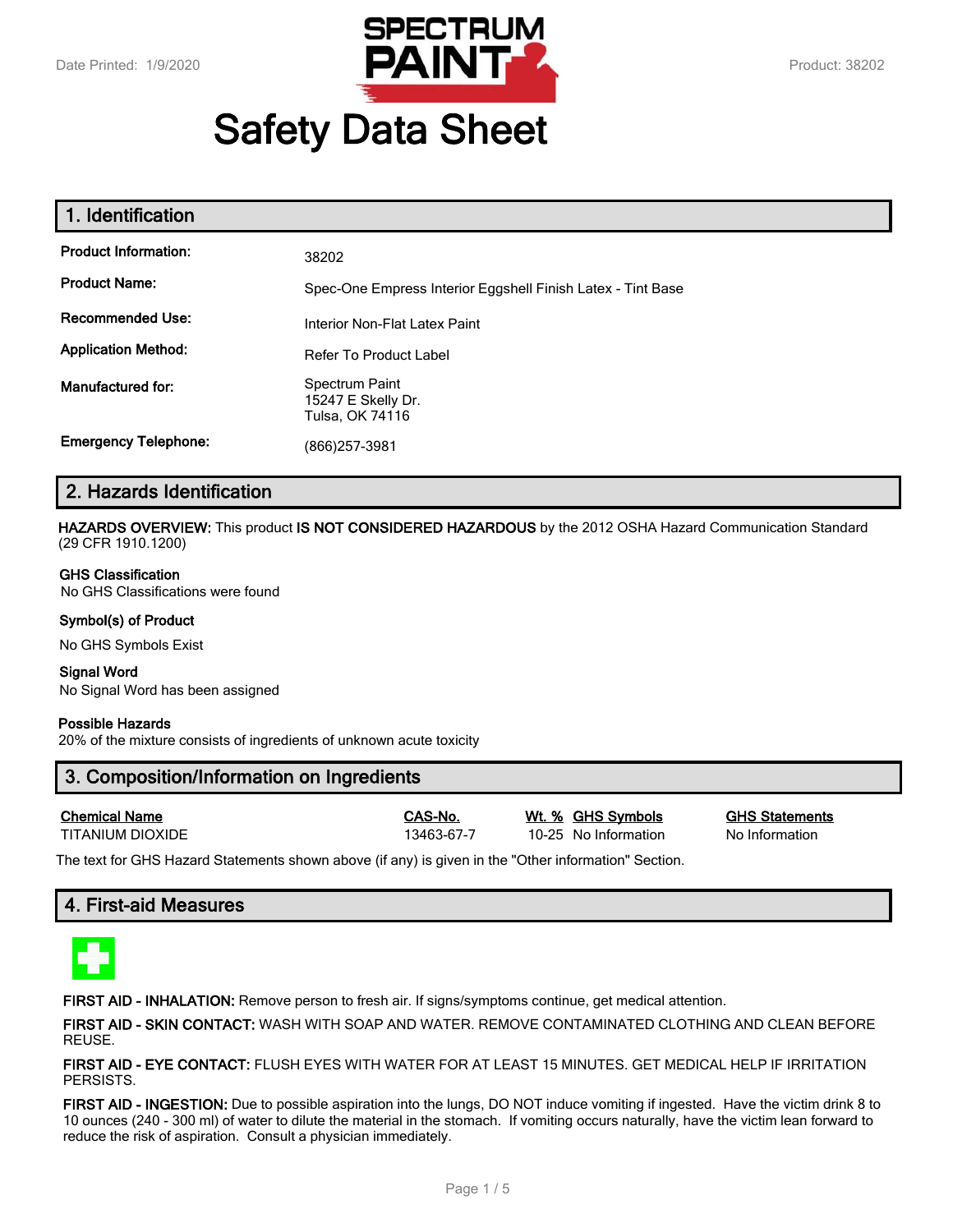# **5. Fire-fighting Measures**

**UNUSUAL FIRE AND EXPLOSION HAZARDS:** Container may rupture on heating.

**SPECIAL FIREFIGHTING PROCEDURES:** Use a self-contained breathing apparatus with full facepiece operated in pressuredemand or other positive pressure mode. USE WATER SPRAY TO COOL FIRE EXPOSED CONTAINERS.

**EXTINGUISHING MEDIA:** Carbon Dioxide, Dry Chemical, Foam, Water Fog

# **6. Accidental Release Measures**

#### **ENVIRONMENTAL PRECAUTIONS:** No Information

**STEPS TO BE TAKEN IN CASE MATERIAL IS RELEASED OR SPILLED:** ISOLATE HAZARD AREA AND KEEP UNNECESSARY PEOPLE AWAY. DO NOT ALLOW THE LIQUID TO ENTER INTO ANY SEWERS, ONTO THE GROUND OR INTO ANY BODY OF WATER. FOR LARGE SPILLS, USE A DIKE AND PUMP INTO APPROPRIATE CONTAINERS. SMALL SPILLS, DILUTE WITH WATER AND RECOVER OR USE NON-COMBUSTIBLE ABSORBENT MATERIAL AND SHOVEL INTO WASTE CONTAINERS.

# **7. Handling and Storage**



**HANDLING:** KEEP FROM FREEZING.

**STORAGE:** Store in a cool dry area. KEEP OUT OF REACH OF CHILDREN.

# **8. Exposure Controls/Personal Protection**

| Ingredients with Occupational Exposure Limits |                      |                       |                          |                         |  |
|-----------------------------------------------|----------------------|-----------------------|--------------------------|-------------------------|--|
| <b>Chemical Name</b>                          | <b>ACGIH TLV-TWA</b> | <b>ACGIH-TLV STEL</b> | <b>OSHA PEL-TWA</b>      | <b>OSHA PEL-CEILING</b> |  |
| TITANIUM DIOXIDE                              | $10 \text{ ma/m}$ 3  | N.E.                  | 15 mg/m3 (Total<br>dust) | N.E.                    |  |

**Further Advice: MEL = Maximum Exposure Limit OES = Occupational Exposure Standard SUP = Supplier's Recommendation Sk = Skin Sensitizer N.E. = Not Established**

#### **Personal Protection**



**RESPIRATORY PROTECTION:** In order to avoid inhalation of spray-mist and sanding dust, all spraying and sanding must be done wearing adequate respirator.



**SKIN PROTECTION:** Sensitive individuals should wear gloves to prevent repeated contact.



**EYE PROTECTION:** Safety glasses with side-shields



**OTHER PROTECTIVE EQUIPMENT:** No Information



**HYGIENIC PRACTICES:** Wash hands before eating, drinking, or smoking.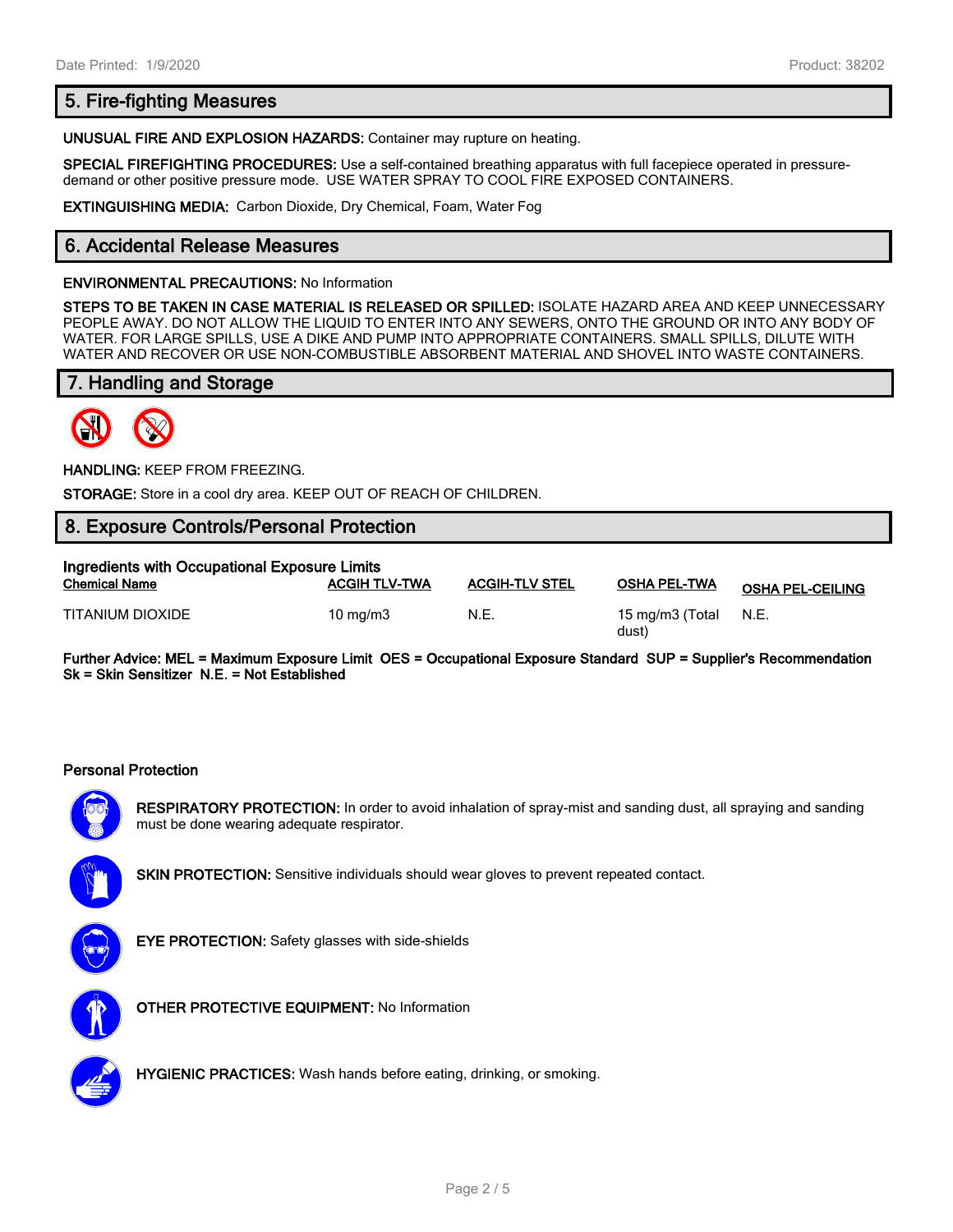# **9. Physical and Chemical Properties**

| Appearance:<br>Odor:<br>Density, Ib/gal:<br>Freeze Point, °C:<br><b>Solubility in Water:</b><br>Decomposition temperature, °C | Thick Liguid<br>Slight Ammonia Odor<br>$10.05 - 10.45$<br>No Information<br>No Information<br>No Information | <b>Physical State:</b><br><b>Odor Threshold:</b><br>pH:<br>Viscosity:<br>Partition Coefficient, n-octanol/<br>water: | Liguid<br>No Information<br>No Information<br>No Information<br>No Information |
|-------------------------------------------------------------------------------------------------------------------------------|--------------------------------------------------------------------------------------------------------------|----------------------------------------------------------------------------------------------------------------------|--------------------------------------------------------------------------------|
| Boiling Range, °C:                                                                                                            | $98 - 104$                                                                                                   | <b>Explosive Limits, %:</b>                                                                                          | N/A                                                                            |
| Combustibility:                                                                                                               | Does Not Support Combustion                                                                                  | Flash Point, °C:                                                                                                     | Not Applicable                                                                 |
| <b>Evaporation Rate:</b>                                                                                                      | Slower Than Ether                                                                                            | Auto-Ignition Temperature, °C                                                                                        | No Information                                                                 |
| <b>Vapor Density:</b>                                                                                                         | Lighter Than Air                                                                                             | Vapor Pressure, mmHg:                                                                                                | No Information                                                                 |

(See "Other information" Section for abbreviation legend)

# **10. Stability and Reactivity**

**STABILITY:** THIS MATERIAL IS STABLE UNDER NORMAL STORAGE AND HANDLING CONDITIONS.

**CONDITIONS TO AVOID:** AVOID HIGH TEMPERATURES AND FREEZING.

**INCOMPATIBILITY:** No Information

**HAZARDOUS DECOMPOSITION PRODUCTS:** MAY GENERATE TOXIC OR IRRITATING COMBUSTION PRODUCTS. MAY GENERATE CARBON MONOXIDE GAS.

# **11. Toxicological Information**



**Practical Experiences**

**EFFECT OF OVEREXPOSURE - INHALATION:** Inhalation may cause irritation to the respiratory tract (nose, mouth, mucous membranes).

**EFFECT OF OVEREXPOSURE - SKIN CONTACT:** PROLONGED OR REPEATED CONTACT MAY CAUSE IRRITATION.

**EFFECT OF OVEREXPOSURE - EYE CONTACT:** MILD EYE IRRITANT.

**EFFECT OF OVEREXPOSURE - INGESTION:** May be harmful if swallowed. May cause gastrointestinal disturbance.

**EFFECT OF OVEREXPOSURE - CHRONIC HAZARDS:** No Information

**CARCINOGENICITY:** IARC lists Titanium Dioxide as a possible human carcinogen (Group 2B) by route of inhalation.

**PRIMARY ROUTE(S) OF ENTRY:** Eye Contact, Ingestion, Inhalation, Skin Contact

# **Acute Toxicity Values**

**The acute effects of this product have not been tested. Data on individual components are tabulated below**

| CAS-No. | <b>Chemical Name</b>        | Oral LD50           | Dermal LD50    |
|---------|-----------------------------|---------------------|----------------|
|         | 13463-67-7 TITANIUM DIOXIDE | > 5,000 mg/kg (Rat) | > 10,000 mg/kg |

(Rabbit)

**CAS-No. Chemical Name Oral LD50 Dermal LD50 Vapor LC50** N.I.

N.I. = No Information

# **12. Ecological Information**

**ECOLOGICAL INFORMATION:** No Information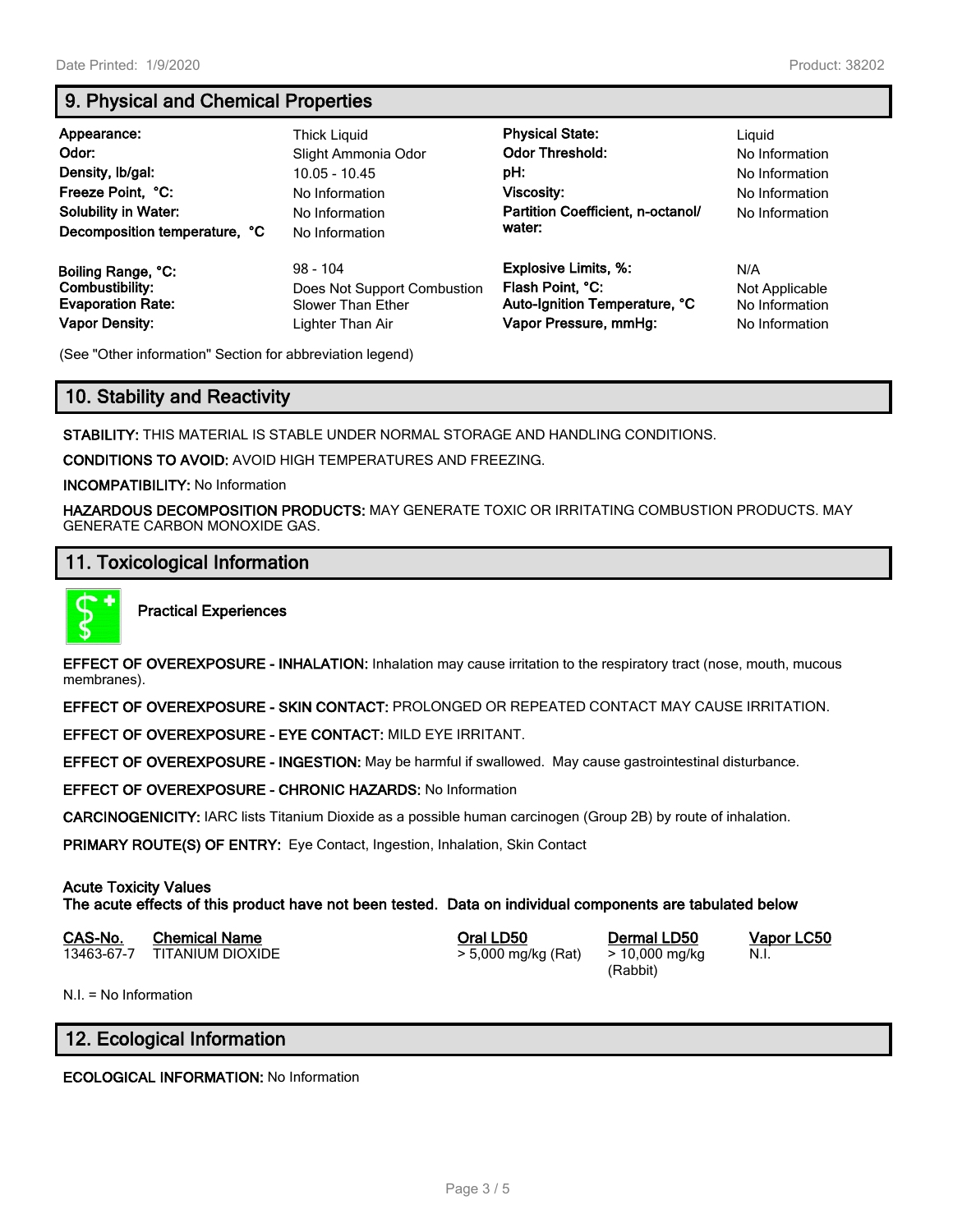# **13. Disposal Information**



#### **Product**

**DISPOSAL METHOD:** DO NOT DUMP INTO ANY SEWERS, ON THE GROUND, OR INTO ANY BODY OF WATER. ALL DISPOSAL METHODS MUST BE IN COMPLIANCE WITH ALL FEDERAL, STATE/PROVINCIAL, AND LOCAL LAWS AND REGULATIONS.

**STEPS TO BE TAKEN IN CASE MATERIAL IS RELEASED OR SPILLED:** ISOLATE HAZARD AREA AND KEEP UNNECESSARY PEOPLE AWAY. DO NOT ALLOW THE LIQUID TO ENTER INTO ANY SEWERS, ONTO THE GROUND OR INTO ANY BODY OF WATER. FOR LARGE SPILLS, USE A DIKE AND PUMP INTO APPROPRIATE CONTAINERS. SMALL SPILLS, DILUTE WITH WATER AND RECOVER OR USE NON-COMBUSTIBLE ABSORBENT MATERIAL AND SHOVEL INTO WASTE CONTAINERS.

# **14. Transport Information**

**SPECIAL TRANSPORT PRECAUTIONS:** Not Regulated by DOT

**DOT Proper Shipping Name:** Not Regulated **Packing Group:** Not Regulated **Packing Group:** Not Regulated **DOT Technical Name:** Not Regulated **Resp. Guide Page:** No Information

**Hazard SubClass:** Not Regulated **DOT Hazard Class:** Not Regulated **DOT UN/NA Number:** Not Regulated

# **15. Regulatory Information**

# **U.S. Federal Regulations:**

#### **CERCLA - SARA Hazard Category**

This product has been reviewed according to the EPA 'Hazard Categories' promulgated under Sections 311 and 312 of the Superfund Amendment and Reauthorization Act of 1986 (SARA Title III) and is considered, under applicable definitions, to meet the following categories:

None Known

#### **SARA SECTION 313:**

This product contains the following substances subject to the reporting requirements of Section 313 of Title III of the Superfund Amendment and Reauthorization Act of 1986 and 40 CFR part 372:

No Sara 313 components exist in this product.

#### **TOXIC SUBSTANCES CONTROL ACT:**

This product contains the following chemical substances subject to the reporting requirements of TSCA 12(B) if exported from the United States:

No TSCA components exist in this product.

# **U.S. State Regulations: NEW JERSEY RIGHT-TO-KNOW:**

The following materials are non-hazardous, but are among the top five components in this product.

# **Chemical Name CAS-No.**

WATER 7732-18-5 ACRYLIC POLYMER **PROPRIET ACRYLIC POLYMER** 

# **PENNSYLVANIA RIGHT-TO-KNOW**

The following non-hazardous ingredients are present in the product at greater than 3%.

#### **Chemical Name CAS-No.**